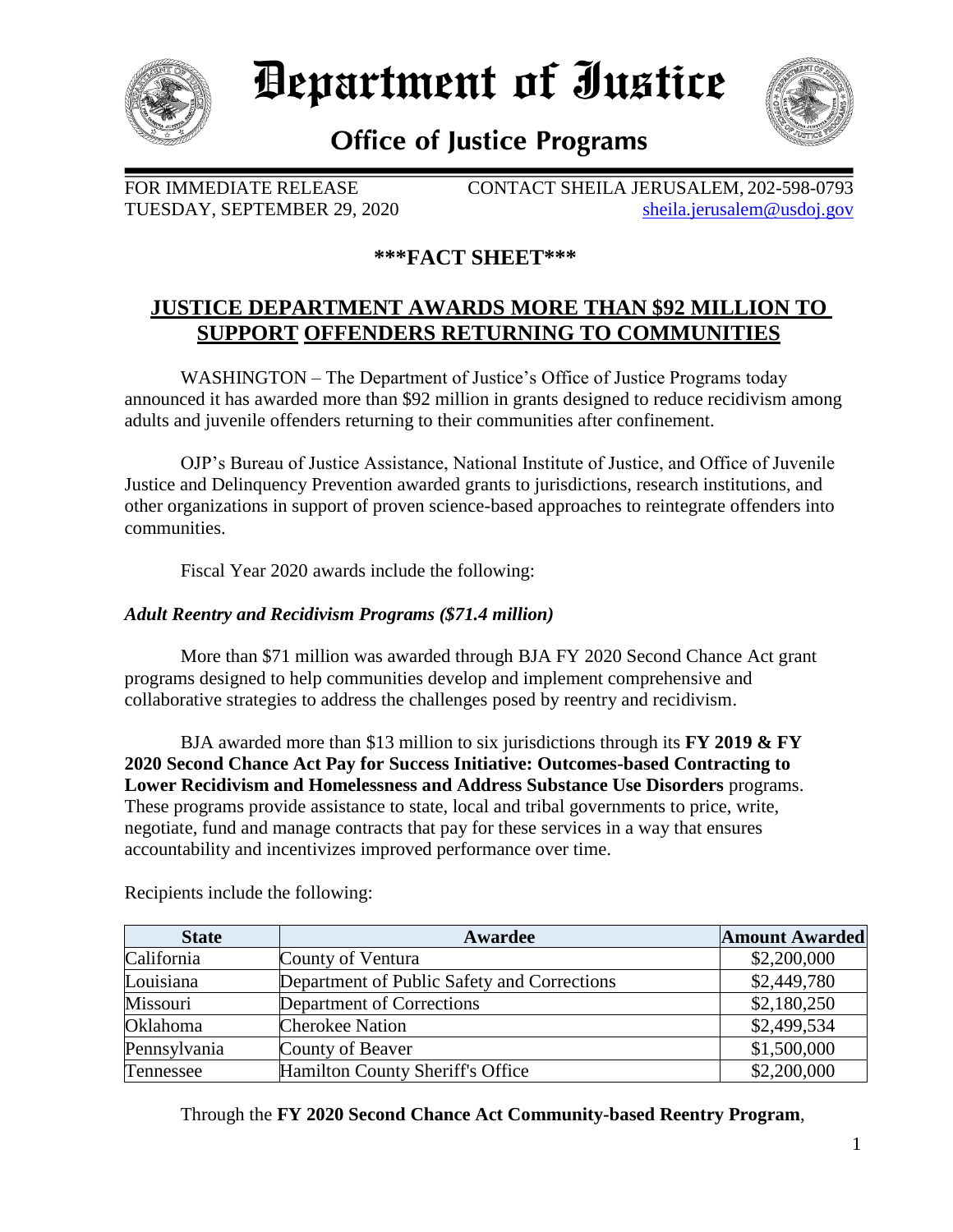BJA awarded nearly \$13.8 million to 20 recipients. This program provides funding to nonprofit organizations and Indian tribes to support reentry services and programs.

| <b>State</b>    | Awardee                                             | <b>Amount Awarded</b> |
|-----------------|-----------------------------------------------------|-----------------------|
| <b>Arkansas</b> | Restore Hope, Inc.                                  | \$750,000             |
| California      | <b>Volunteers of America of Los Angeles</b>         | \$750,000             |
| California      | <b>West Hills Community College</b>                 | \$750,000             |
| Connecticut     | The WorkPlace                                       | \$750,000             |
| Georgia         | City of Refuge, Inc.                                | \$746,863             |
| Georgia         | Metro Community Ministries, Inc.                    | \$750,000             |
| Kentucky        | Shepherd's House, Inc.                              | \$433,903             |
| Louisiana       | Goodwill Industries of Southeastern Louisiana, Inc. | \$749,994             |
| Maine           | Volunteers of America Northern New England          | \$749,586             |
| Massachusetts   | UTEC, Inc.                                          | \$750,000             |
| Missouri        | <b>Fathers' Support Center St Louis</b>             | \$750,000             |
| Ohio            | Youngstown Area Goodwill Industries, Inc.           | \$256,149             |
| Ohio            | TASC of Northwest Ohio                              | \$750,000             |
| Ohio            | <b>Towards Employment</b>                           | \$750,000             |
| Tennessee       | Middle Tennessee Rural Reentry                      | \$750,000             |
| Texas           | Family Pathfinders of Tarrant County, Inc.          | \$750,000             |
| Virginia        | Total Action Against Poverty in the Roanoke Valley  | \$552,095             |
| Virginia        | <b>OAR-Jefferson Area Community Corrections</b>     | \$563,315             |
| Washington      | HopeSource                                          | \$749,994             |
| Utah            | Persevere                                           | \$747,535             |

Recipients include:

BJA awarded \$5 million to six jurisdictions under the **FY 2020 Innovations in Supervision: Building Capacity to Create Safer Communities Program***.* This program provides funding for state, local and tribal community corrections agencies to improve supervision capacity to prevent recidivism and reduce crime.

Recipients include the following:

| <b>State</b>      | Awardee                                           | <b>Amount Awarded</b> |
|-------------------|---------------------------------------------------|-----------------------|
| Arizona           | Department of Corrections, Rehabilitation Reentry | \$973,850             |
| California        | Alameda County Probation Department               | \$999,002             |
| Territory of Guam | Judiciary of Guam: Superior Court of Guam         | \$263,341             |
| Indiana           | Department of Correction                          | \$999,989             |
| Kansas            | Department of Corrections                         | \$763,818             |
| Michigan          | Detroit Police Department                         | \$1,000,000           |

BJA awarded more than \$3.7 million to four recipients through the **FY 2020 Innovations in Reentry Initiative: Building System Capacity & Testing Strategies to Reduce Recidivism***.* The funding helps jurisdictions assess their reentry system, identify strengths and gaps, and then build capacity for either improving reentry systems generally or improving service delivery by implementing or expanding a new reentry program. Recipients include the following: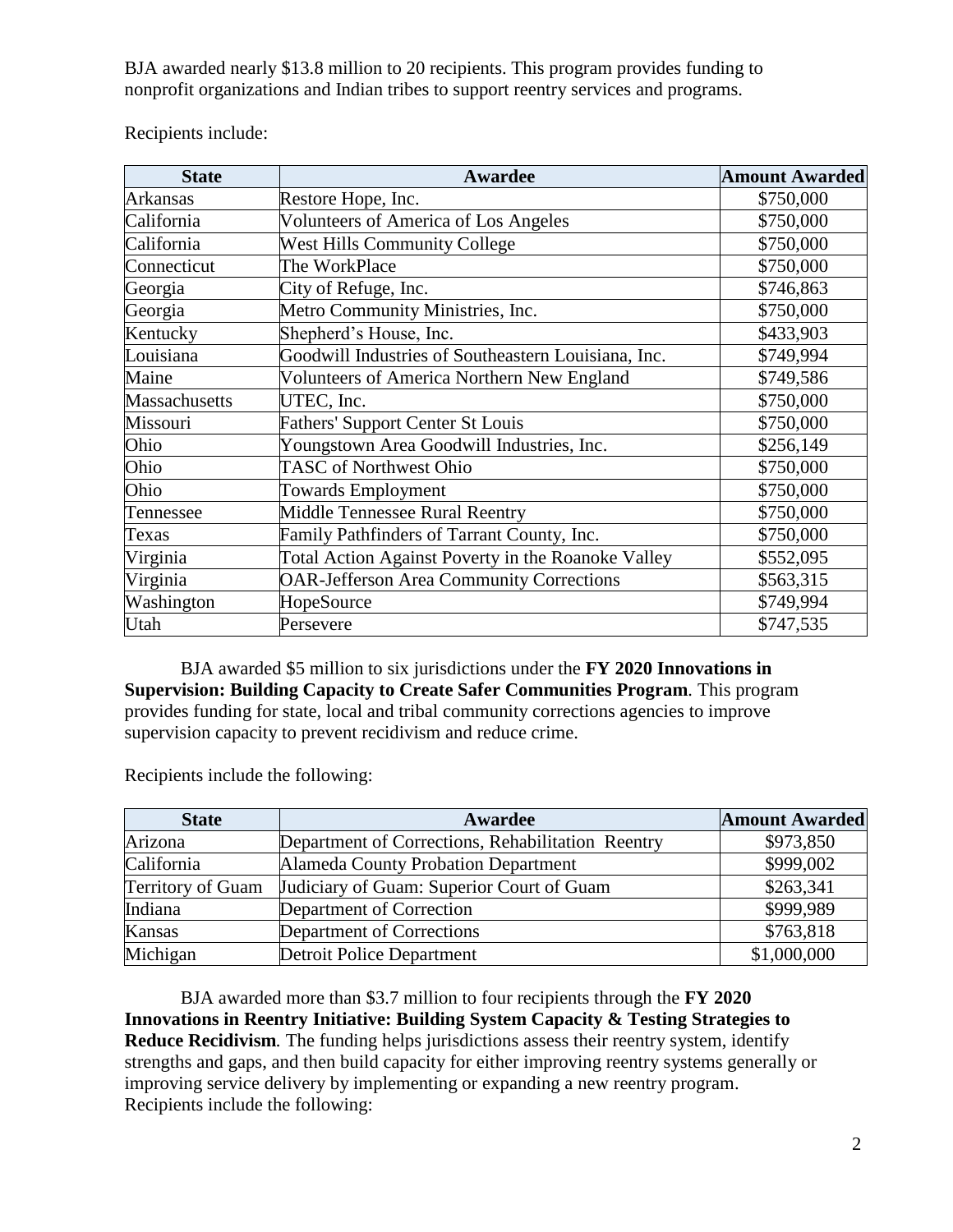| <b>State</b> | Awardee                   | <b>Amount Awarded</b> |
|--------------|---------------------------|-----------------------|
| Kansas       | Department of Corrections | \$996,679             |
| Pennsylvania | County of Beaver          | \$735,000             |
| South Dakota | <b>Pennington County</b>  | \$1,000,000           |
| Texas        | El Paso County            | \$1,000,000           |

BJA awarded \$2.4 million to three states through the **FY 2020 Second Chance Act Evaluation Participation Support**. This program is a companion to NIJ's **Assessing the Effectiveness of the Second Chance Act Grant Program: A Phased Evaluation Approach** that funds organizations to serve as evaluators of the Second Chance Act programs.

Recipients include the following:

| <b>State</b> | Awardee                               | <b>Amount Awarded</b> |
|--------------|---------------------------------------|-----------------------|
| California   | Alameda County Probation Department   | \$800,000             |
| New York     | Hope of Buffalo                       | \$800,000             |
| Ohio         | Criminal Justice Coordinating Council | \$800,000             |

BJA awarded nearly \$5 million through the **FY 2020 Second Chance Act Training and Technical Assistance Program***.* The funding supports Second Chance Act grantees and reentry practitioners in the field and provides training and technical assistance services to state, local and tribal jurisdictions to facilitate the successful reentry of people from incarceration into communities.

Recipients include the following:

| <b>State</b> | Awardee                               | <b>Amount Awarded</b> |
|--------------|---------------------------------------|-----------------------|
| District of  | American Institutes for Research      | \$2,774,959           |
| Columbia     |                                       |                       |
| Kentucky     | The Council of State Governments Ltd. | \$1,800,000           |
| New York     | Vera Institute of Justice, Inc.       | \$425,000             |

BJA awarded more than \$11.2 million to 13 recipients through **Improving Reentry for Adults with Substance Use Disorders Program**. The funding supports establishing, expanding, and improving treatment for people with substance use disorders during their incarceration and reentry into the community.

Recipients include the following:

| <b>State</b>         | Awardee                                           | <b>Amount Awarded</b> |
|----------------------|---------------------------------------------------|-----------------------|
| Alaska               | Alaska Native Justice Center                      | \$900,000             |
| Arizona              | Department of Corrections, Rehabilitation Reentry | \$899,972             |
| Florida              | DISC Village, Inc.                                | \$899,995             |
| Illinois             | <b>Safer Foundation</b>                           | \$900,000             |
| Kansas               | County of Barton                                  | \$490,639             |
| Kentucky             | Mountain Comprehensive Care Center, Inc.          | \$900,000             |
| <b>Massachusetts</b> | <b>Essex County Sheriff's Department</b>          | \$900,000             |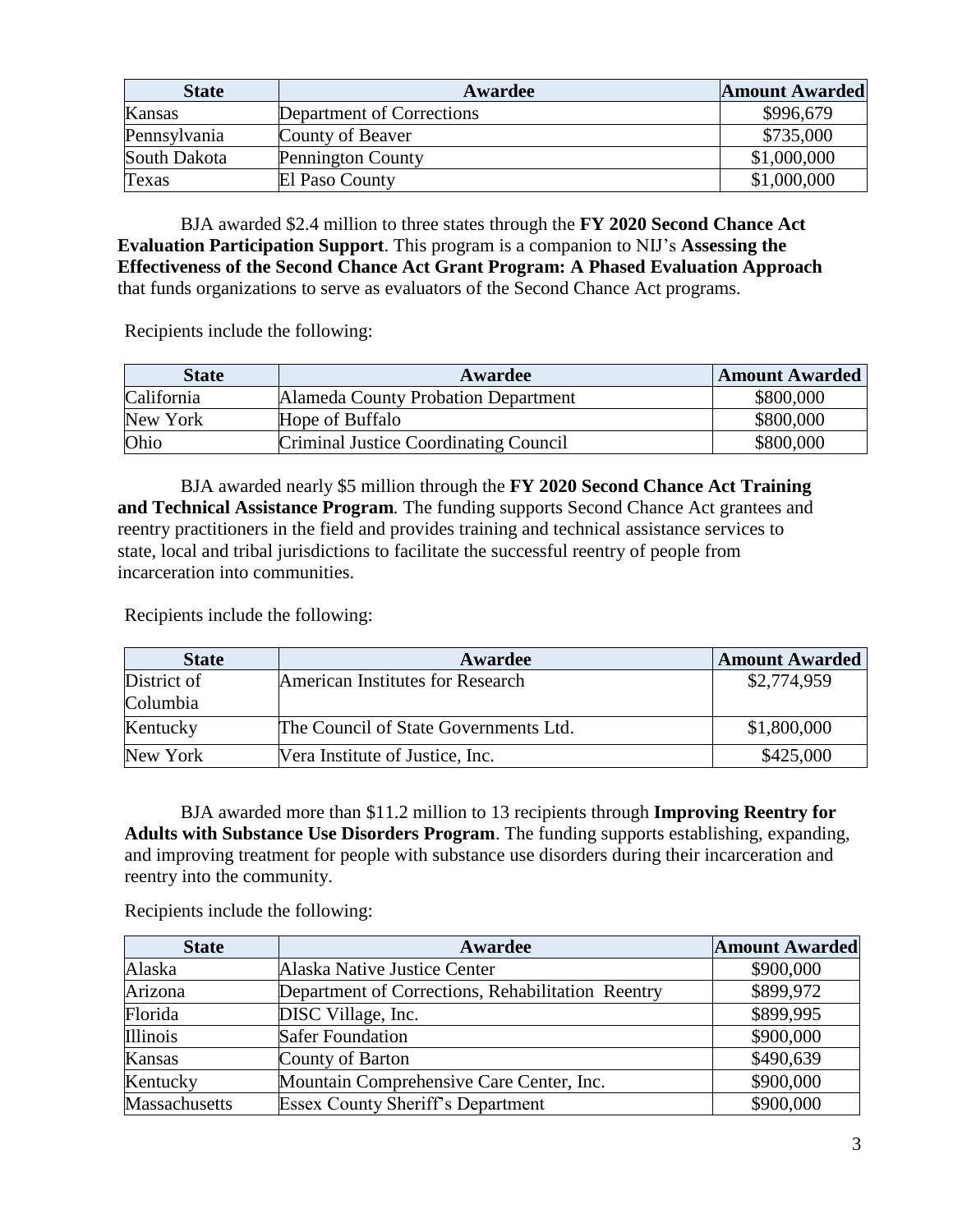| <b>State</b>  | Awardee                                   | <b>Amount Awarded</b> |
|---------------|-------------------------------------------|-----------------------|
| Massachusetts | Steppingstone, Inc.                       | \$900,000             |
| New Jersey    | County of Camden                          | \$900,000             |
| New Jersey    | New Jersey Reentry                        | \$900,000             |
| New York      | BestSelf Behavioral Health, Inc.          | \$900,000             |
| Puerto Rico   | Mental Health and Anti-Addiction Services | \$900,000             |
| West Virginia | The Lifehouse, Inc.                       | \$900,000             |

BJA awarded more than \$6.8 million to eight recipients through the **Correctional Adult Reentry Education, Employment and Recidivism Reduction Strategies Program** to implement or expand education and employment programs that emphasize strong partnerships with corrections, parole, probation, education, workforce development and reentry service providers.

Recipients include the following:

| <b>State</b> | Awardee                                  | <b>Amount Awarded</b> |
|--------------|------------------------------------------|-----------------------|
| Alabama      | Mobile Area Interfaith Conference, Inc.  | \$897,260             |
| Alaska       | Department of Corrections                | \$900,000             |
| Florida      | Gang Alternative, Inc.                   | \$900,000             |
| Nebraska     | <b>Metropolitan Community College</b>    | \$900,000             |
| Tennessee    | <b>Grundy County Government</b>          | \$588,352             |
| Ohio         | Lorain County Community College District | \$899,508             |
| Ohio         | The RIDGE Project, Inc.                  | \$900,000             |
| Oklahoma     | <b>Cherokee Nation</b>                   | \$899,859             |

Through BJA's **Adult Reentry and Employment Strategic Planning Program** more than \$4.7 million was awarded to 11 recipients to develop a strategic plan for integrating correctional and employment programming.

Recipients include:

| Awardee     | Awardee                                     | <b>Amount Awarded</b> |
|-------------|---------------------------------------------|-----------------------|
| Arizona     | Navajo Nation Judicial Branch               | \$500,000             |
| Connecticut | Department of Correction                    | \$500,000             |
| Delaware    | <b>Executive Office of the Governor</b>     | \$500,000             |
| Florida     | Department of Corrections                   | \$500,000             |
| Iowa        | Department of Corrections                   | \$217,430             |
| Louisiana   | Department of Public Safety and Corrections | \$498,759             |
| Minnesota   | Department of Corrections                   | \$474,439             |
| Nevada      | Department of Corrections                   | \$499,825             |
| Texas       | Department of Criminal Justice              | \$139,770             |
| Vermont     | Department of Corrections                   | \$450,478             |
| Wisconsin   | <b>Wisconsin Department of Corrections</b>  | \$463,154             |

Through BJA's **Statewide Adult Recidivism Reduction Strategic Plan Implementation Program**, \$2 million was awarded to four state agencies to implement strategic plans that will result in improved reentry systems and reduced recidivism.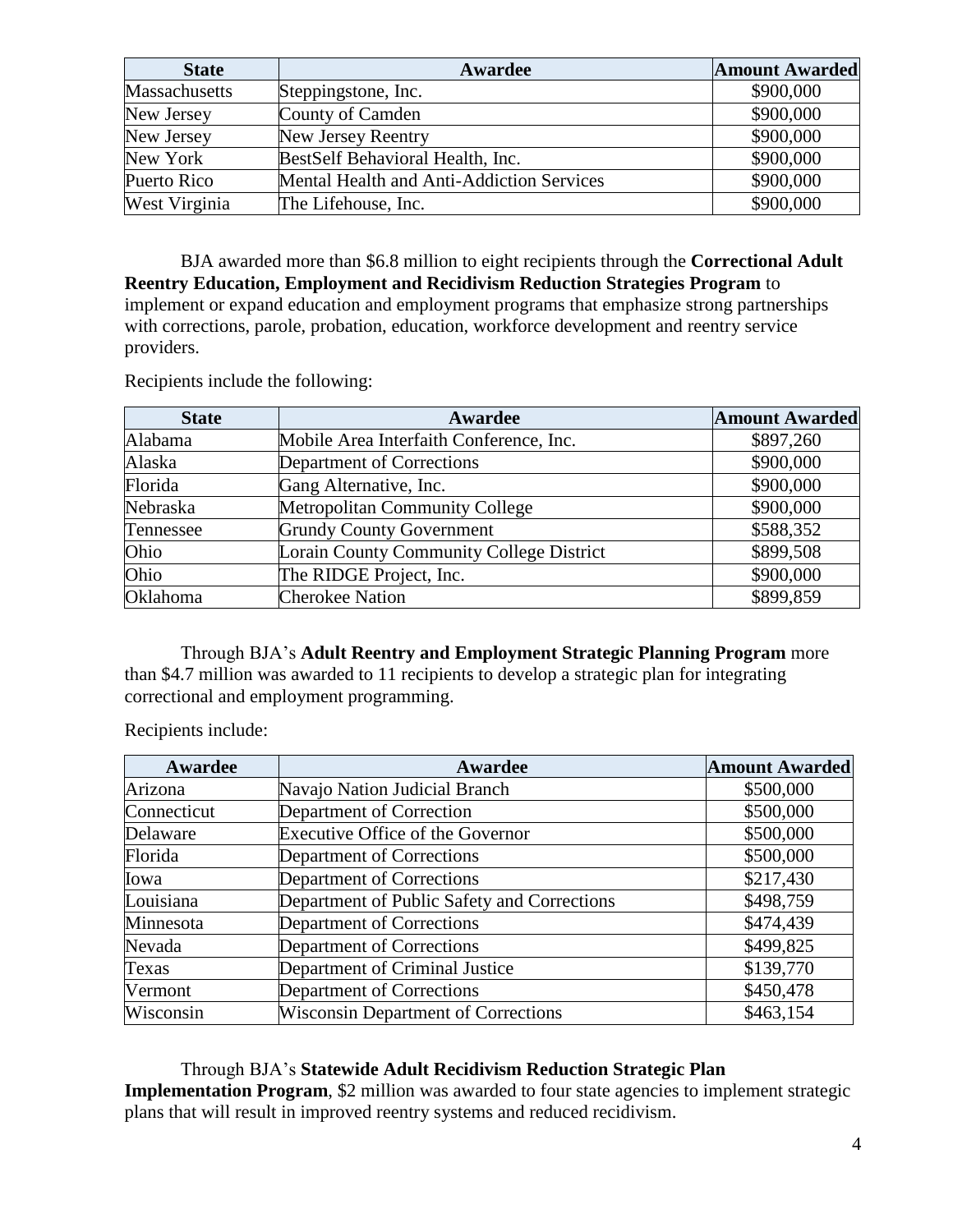Recipients include the following:

| <b>State</b> | Awardee                          | <b>Amount Awarded</b> |
|--------------|----------------------------------|-----------------------|
| Alaska       | Department of Corrections        | \$500,000             |
| Delaware     | Executive Office of the Governor | \$500,000             |
| District of  | Department of Corrections        | \$500,000             |
| Columbia     |                                  |                       |
| Utah         | Department of Corrections        | \$500,000             |

BJA's **Improving Community Supervision Outcomes Through Swift, Certain, and Fair Responses** awarded more than \$3.5 million to five state and local supervision agencies to develop and test new or enhanced applications of the swift, certain, and fair (SCF) principles of intervention to reduce recidivism and improve outcomes for people under community supervision.

Recipients include:

| <b>State</b> | Awardee                                             | <b>Amount Awarded</b> |
|--------------|-----------------------------------------------------|-----------------------|
| Illinois     | DeKalb County Government                            | \$750,000             |
| Louisiana    | Lafourche Parish Sheriff's Office                   | \$749,022             |
| Michigan     | County of Muskegon                                  | \$750,000             |
| New York     | New York University (Training/Technical Assistance) | \$550,330             |
| Ohio         | Cuyahoga County Court of Common Pleas               | \$750,000             |

*Reentry Services for Youth and Families (\$11.2 million)*

The Office of Juvenile Justice and Delinquency Prevention (OJJDP) awarded more than \$11 million to supplement reentry services for juvenile offenders and incarcerated parents with children under 18 returning to their communities.

More than \$9.7 million was awarded to 14 jurisdictions under OJJDP's **Second Chance Act Addressing the Needs of Incarcerated Parents with Minor Children Program**, which supports the successful and safe transition of young fathers and mothers from confinement to their families and communities.

**State Awardee Amount Awarded** Connecticut City of Bridgeport \$680,486 Maryland City of Baltimore 5745,969 Minnesota Department of Health  $$680,486$ Minnesota Sherburne County **1996** Sherburne County **1996** ST45,969 New Hampshire Department of Justice \$628,472 New Jersey County of Bergen  $\sim$  \$464,995 New Mexico Bernalillo County and the state of the state state of the state state state state state state state state state state state state state state state state state state state state state state state state state sta North Carolina Department of Public Safety 680,486 Ohio Alcohol, Drug Addiction, and Mental Health Service Board of Cuyahoga County \$745,969 Ohio Department of Mental Health and Addiction Services | \$745,969

Recipients include the following: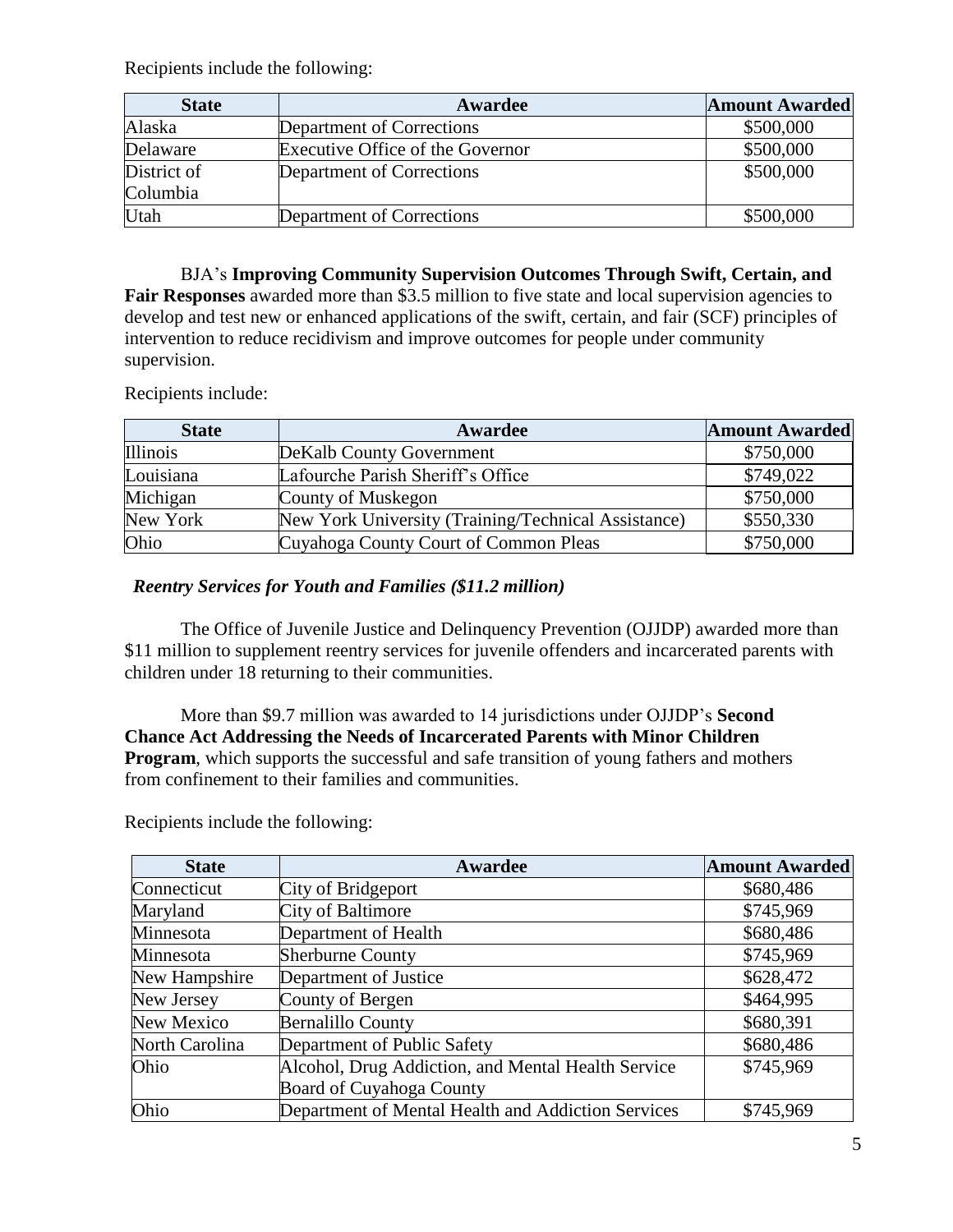| <b>State</b> | Awardee                   | <b>Amount Awarded</b> |
|--------------|---------------------------|-----------------------|
| Pennsylvania | County of Beaver          | \$745,969             |
| Pennsylvania | Department of Corrections | \$680,486             |
| Texas        | Harris County             | \$745,969             |
| Washington   | Department of Corrections | \$745,968             |

OJJDP awarded \$1.5 million to two jurisdictions under their **FY 2020 Second Chance Act Youth Offender Reentry Program**. This program awards grants to improve reentry outcomes for incarcerated youth, encouraging collaboration among state agencies, local government, and community- and faith-based organizations.

Recipients include the following:

| <b>State</b> | Awardee                        | <b>Amount Awarded</b> |
|--------------|--------------------------------|-----------------------|
| Florida      | Department Of Juvenile Justice | \$750,000             |
| Utah         | Department of Human Services   | \$750,000             |

### *2020 Reentry Research and Evaluation (\$9.3 million)*

NIJ awarded more than \$5.2 million to three applicants through NIJ's **Research and Evaluation on Promising Reentry Initiatives Program** to perform rigorous research to examine the success of reentry strategies, programs and practices.

Recipients include the following:

| <b>State</b> | Awardee                                 | <b>Amount Awarded</b> |
|--------------|-----------------------------------------|-----------------------|
| California   | University of California – Irvine       | \$1,557,676           |
| Florida      | University of South Florida             | \$2,512,329           |
| New York     | Icahn School of Medicine at Mount Sinai | \$1,218,129           |

NIJ awarded more than \$1.2 million to three applicants through NIJ's **FY 2020 Research on Juvenile Reoffending Program** to perform rigorous research to advance understanding of juvenile reoffending, and to help jurisdictions and juvenile justice agencies use juvenile reoffending data in their efforts to develop responses, and monitor and assess policies and programs.

Recipients include the following:

| State                | Awardee                                    | <b>Amount Awarded</b> |
|----------------------|--------------------------------------------|-----------------------|
| Florida              | Florida State University                   | \$512,718             |
| <b>Massachusetts</b> | University of Massachusetts Medical School | \$600,000             |
| New York             | <b>Research Foundation of CUNY</b>         | \$116,447             |

NIJ awarded more than \$1.1 million through the **FY 2020 Assessing the Effectiveness of the Second Chance Act Grant Program: A Phased Evaluation Approach Program** to evaluate the effectiveness of the Second Chance Act grant program in improving reentry and reducing recidivism.